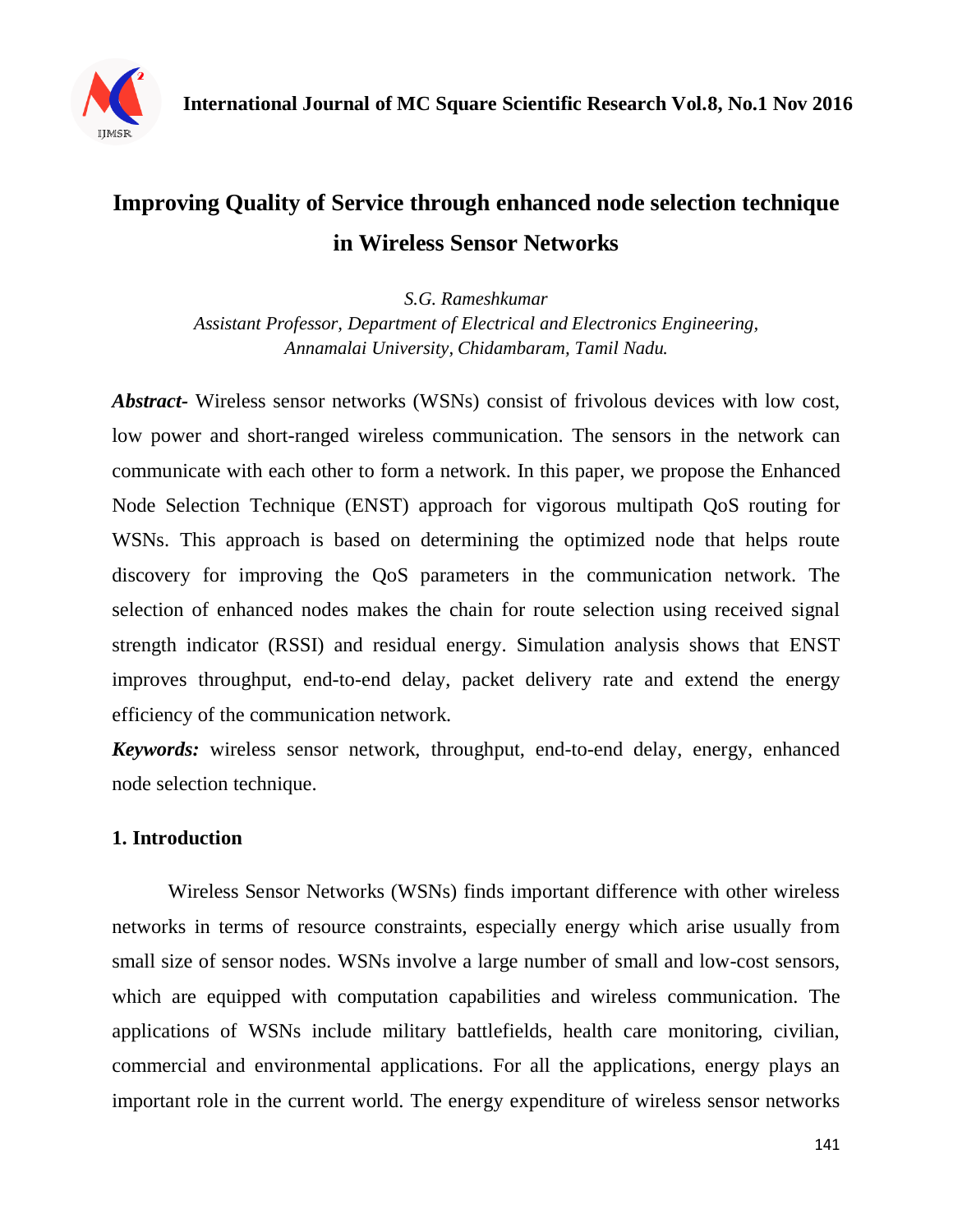

depends on the data processing, environmental sensing and wireless communication. Accomplishment of energy conservation is considered to be most important aim of the most QoS routing protocols.

Routing protocols in WSNs should be designed with minimum routing overhead and low processing convolution. The routing protocols in WSNs must be performance efficient and scalable. The multipath QoS routing protocols establish multiple paths to balance the network traffic between the source to destination path. This paper focuses on multi-path QoS routing protocol for improving the energy efficiency, packet delivery rate, throughput, reducing the end-to-end delay.

The rest of this paper is organized as follows: In section 2, various existing algorithms related to this work are studied. Section 3 describes the enhanced node selection technique in WSN. In section 4, the performance of the ENST is evaluated and compared. Finally, section 5 concludes the paper with the advantages of ENST technique.

# **2. Related Works**

Energy Efficient and QoS aware Routing (EEQR) protocol for Clustered WSN ensures QoS for different types of traffic. The prioritization of data is done based on message type and content of the message [1]. To address the problem of energy efficiency and high end-to-end delay, a mobile and static sink combination is used for data gathering. Delay sensitive messages are sent through the static sink and delay tolerant messages are sent through the mobile sink. EEQR incurs less end-to-end delay and is able to ensure QoS.

Equalized Cluster Head Election Routing Protocol (ECHERP) follows conservation of energy through balanced clustering [2]. ECHERP uses the Gaussian elimination algorithm for calculating the node combinations that can be chosen as cluster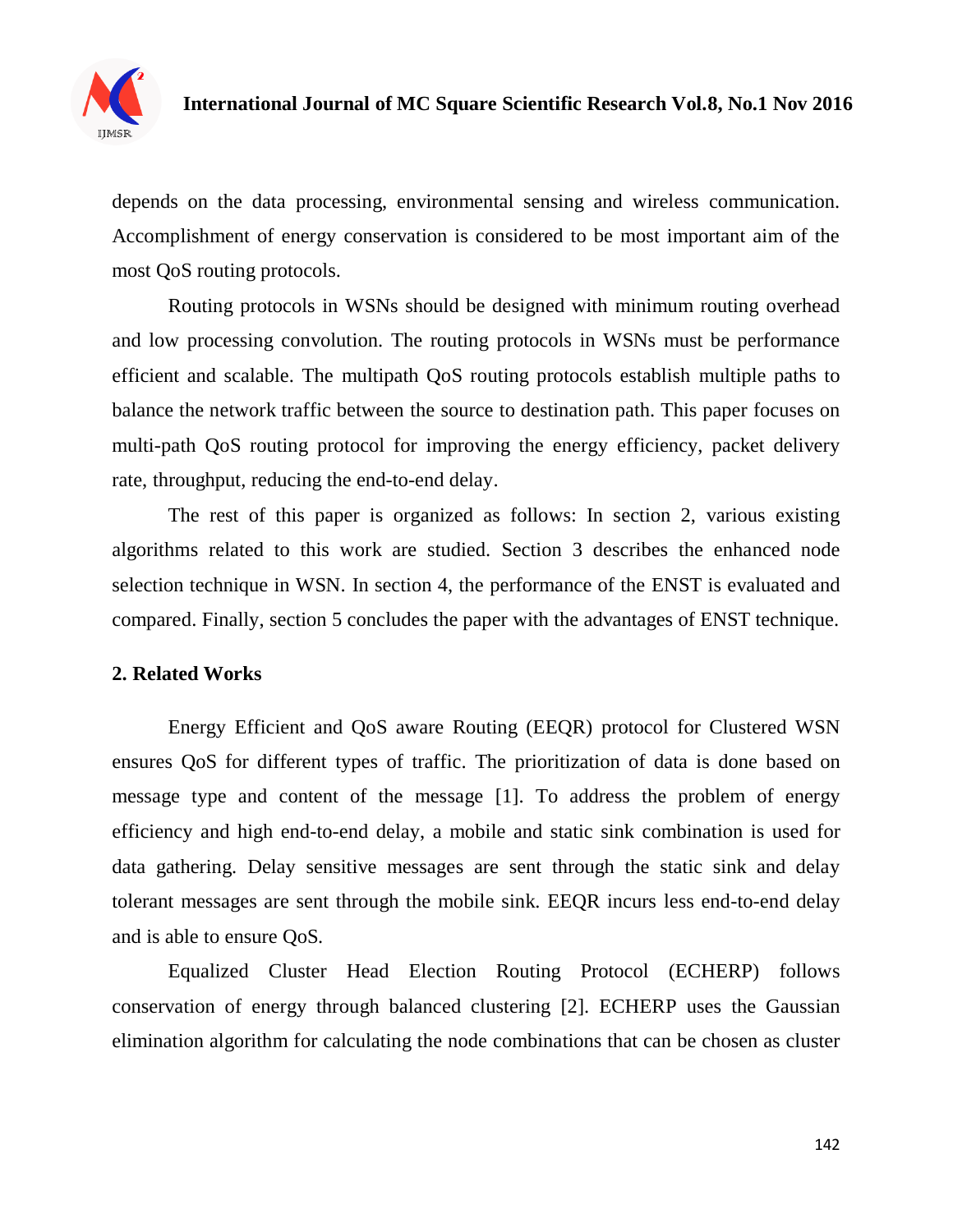

heads in order to extend the energy efficiency which in turn increase the lifetime of the communication network.

An ideal model for developing routing protocols for WSNs is the Swarm Intelligence (SI) because they consist of modest, independent individuals that through local interactions self-organize which produce system level behaviors that show lifelong adaptivity to change [3]. The bee-inspired BeeSensor protocol is energy-aware, scalable and efficient.

Quality of Service (QoS) is becoming an important feature of data routing in WSNs [4]. QoS is required for real-time data transmission when the result of a sensing task is dependent not only on the correct sensing of the environment but also on the timely delivery of the event notification to the monitoring center, the sink. Vehicular Ad Hoc Networks (VANETs) are envisioned to improve inter vehicle coordination and become a part of intelligent transport systems with an ultimate goal of increasing safety on the roads and improving travel comfort. Routing protocols for VANETs also aim at satisfying end-to-end QoS requirements. Energy-efficient clustering routing protocols for WSNs are first discussed followed by approaches aimed at satisfying QoS in WSNs and VANETS.

A disjointed multipath routing scheme was designed for real time data transmission in WSNs [5]. This routing scheme uses a hybrid routing protocol based on Bluetooth and Zigbee to overcome the limitation of low bandwidth in conventional sensor networks. This scheme performs disjointed multipath routing based on competition to alleviate the delay of routing path.

The real-time QoS routing protocols are categorized into probabilistic and deterministic protocols [6]. In addition, both categories are classified into soft and hard real time protocols by highlighting the QoS issues including the restrictions and features of each protocol in the communication network. The performance of mobility-aware query based real-time QoS routing protocols are compared from each category.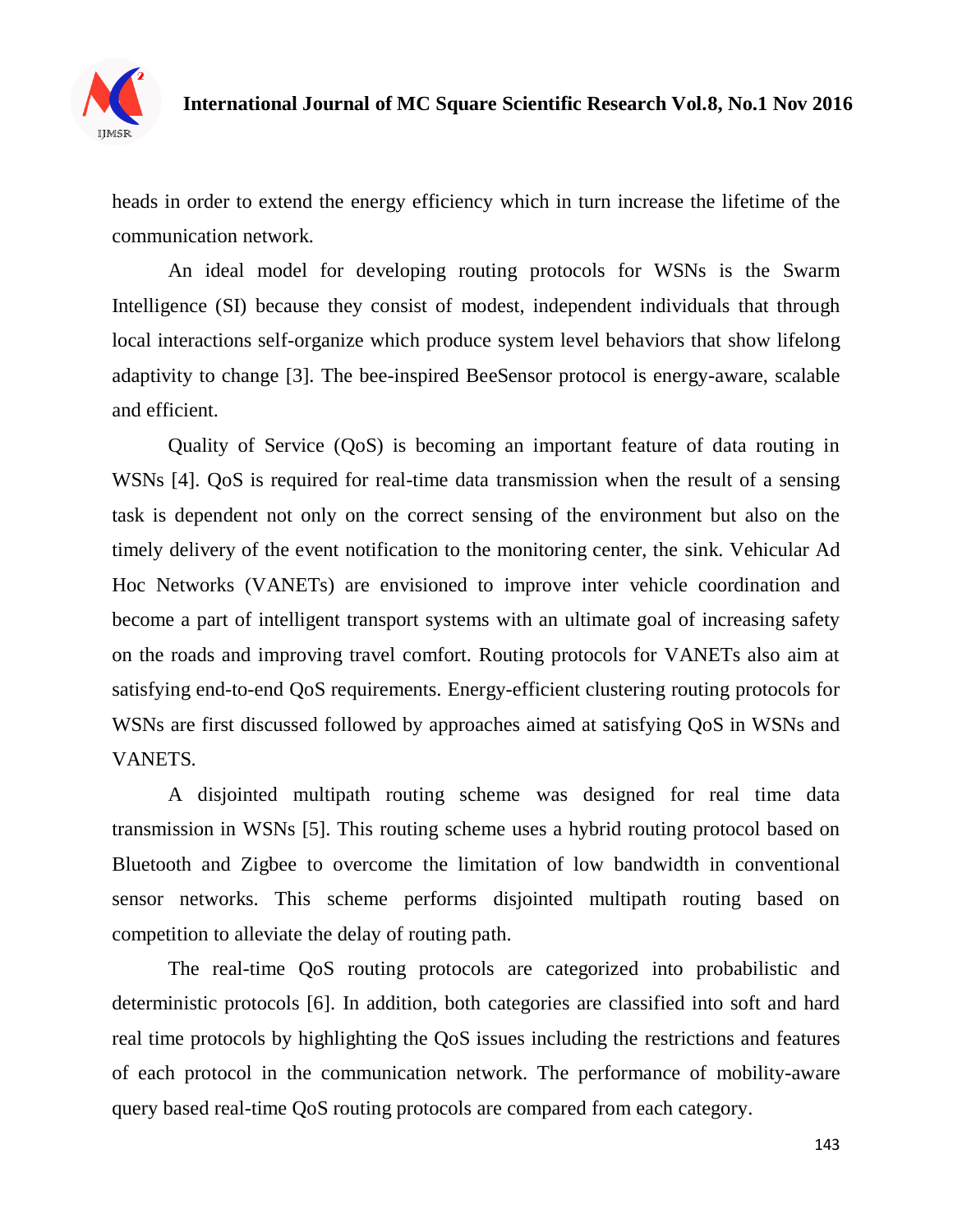

To improve the efficiency of QoS aware routing, an angle based QoS and energy aware dynamic routing scheme was designed for WSNs [7]. This approach uses the inclination angle and the transmission distance between nodes optimizes the selection of the forwarding candidate set and extends the network lifetime. The drawbacks of Sequential Assignment Routing (SAR) include low delay and increased energy consumption.

# **3. Proposed System**

In this paper, Enhanced Node Technique: ENST is an energy efficient and QoS based multi-path routing protocol for WSNs that selects optimized disjoint and braided paths to achieve load balancing though splitting the network traffic on the primary path and braided paths. ONST improves the data delivery using a Received Signal Strength Indicator (RSSI) and residual energy models. In order to transmit the data over optimized and braided paths, the load balancing algorithm is used to guarantee for balancing the load over the network traffic and improves the throughput while reducing latency.



Figure 1: Design of the ENST Scheme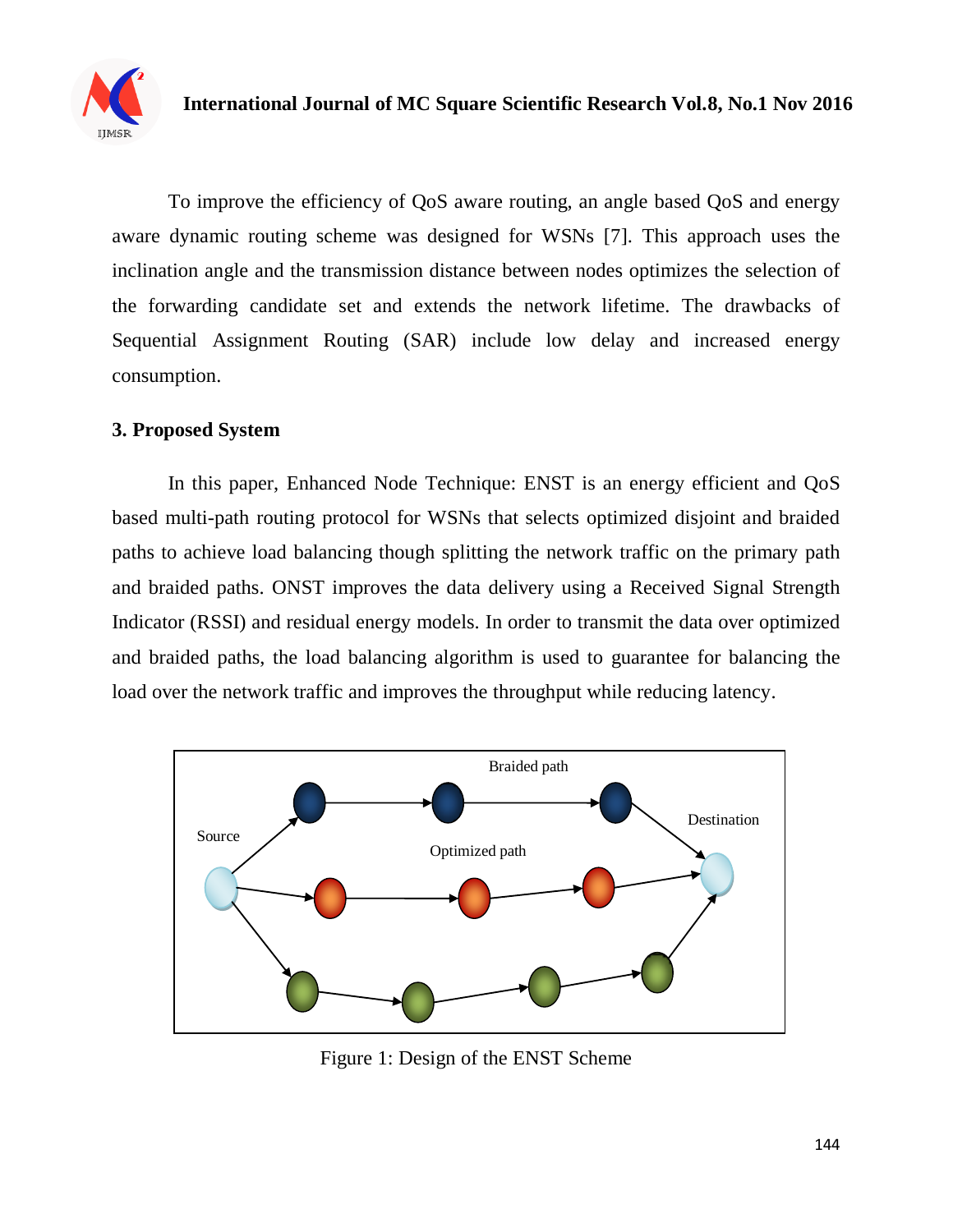

The enhanced node selection technique determines the node which has sufficient resources to forward the data to next node based on the remaining energy and RSSI. To determine the node discovery, each path between source and destination is defined as  $P =$  $(P_1, P_2, \ldots, P_n)$ , where P is the set of paths,  $P_1$  the source and  $P_n$  the base station. The residual energy  $(R<sub>E</sub>)$  is calculated using equation 1.

$$
R_E = P + \sum_{i=1}^{n-1} E(P_i, P_{i+1})
$$
\n(1)

The amount of energy required for routing the message between two intermediate nodes is given by  $E(P_i, P_{i+1})$ . Therefore the enhanced path between two nodes can be calculated as in equation 2.

$$
a_m = \max\{(\mathbf{R}_E) : a_m \in A \tag{2}
$$

To balance the load over the network, the traffic is routed through multiple routes. The dynamic load balancing approach is used for all paths from source to destination in the communication network. The bandwidth is distributed over these paths according to the traffic load. The paths consist of both enhanced and braided paths. The enhanced path is the primary path that is allotted more Bandwidth and braided paths are alternate paths to balance the traffic depicted in Figure 1.

#### **4. Simulation Analysis**

Network simulator version 2 (NS2) is used to perform simulation analysis between the existing TMA and the proposed ENST protocols. NS-2 uses two languages: programming in Object Oriented Tool Command Language (OTCL) and C++ for simulation of various wired and wireless network scenarios.

Both the protocols discussed in this paper are simulated with the parameters packet delivery rate, average delay, throughput and residual energy.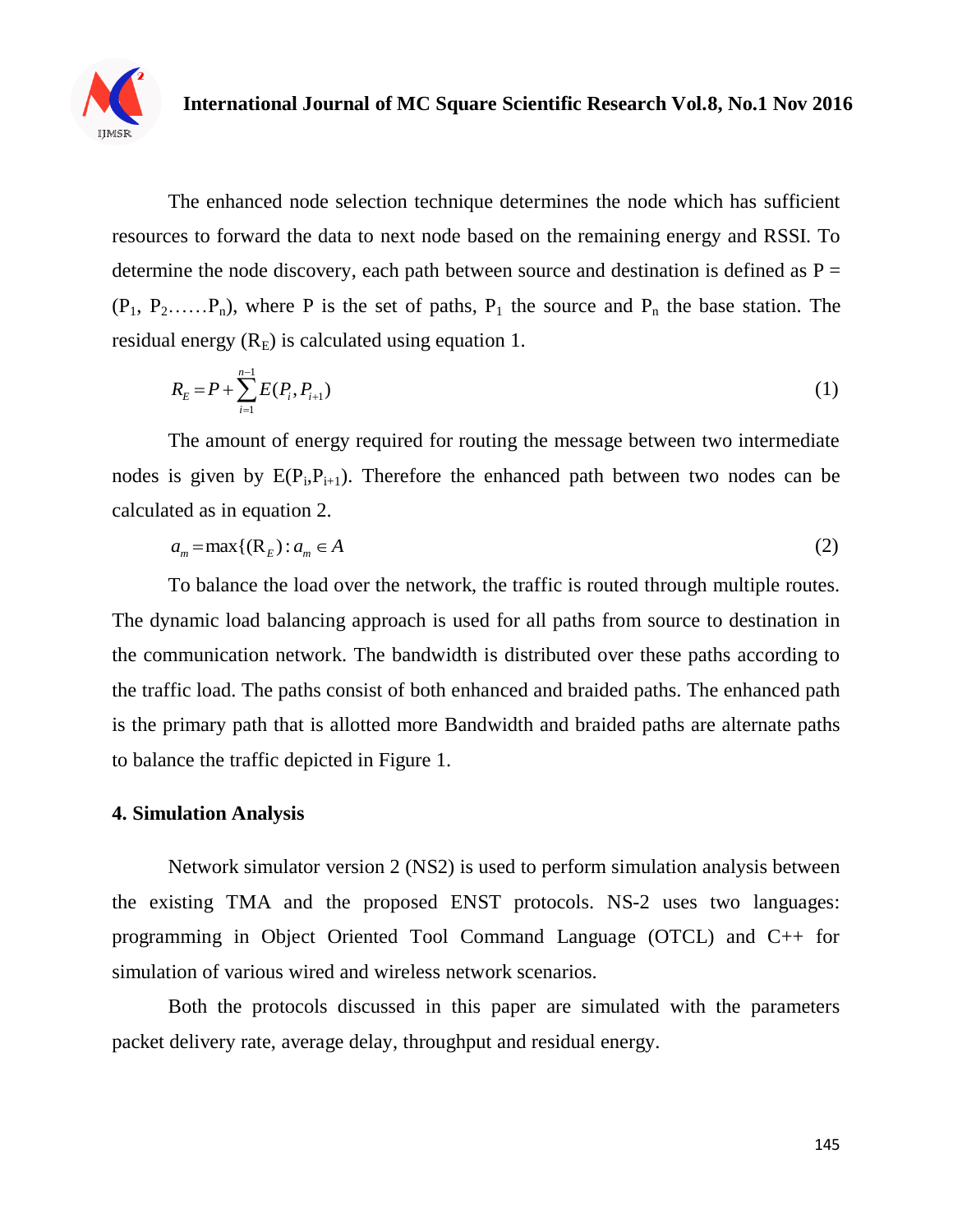

| <b>Parameter</b>          | <b>Value</b>            |
|---------------------------|-------------------------|
| $#$ nodes                 | 50                      |
| Antenna Model             | Omni Antenna            |
| MAC Type                  | <b>IEEE 802.11</b>      |
| Radio Propagation model   | TwoRayGround            |
| <b>Simulation Area</b>    | 1000x600m               |
| <b>Simulation Time</b>    | 50 <sub>ms</sub>        |
| Type of Channel           | <b>Wireless Channel</b> |
| Type of Interface Queue   | PriQueue                |
| <b>Type of Link Layer</b> | LL.                     |
| Type of Network interface | WirelessPhy             |

**Table1: Simulation Parameters of ENST Scheme**

## **Packet Delivery Rate**

Packet Delivery Rate (PDR) is defined as the rate of number of packets delivered to the destination node to the number of data packets sent by the source node and is estimated by  $(3)$ .

$$
PDR = \frac{Total \text{ Packets} \text{Received}}{\text{Total Packets} \text{ Send}}
$$
\n(3)

The figure 3 shows that the delivery rate of the ENST method is higher than the delivery rate of the existing SAR. This improved value of delivery rate means the improved performance of the protocol.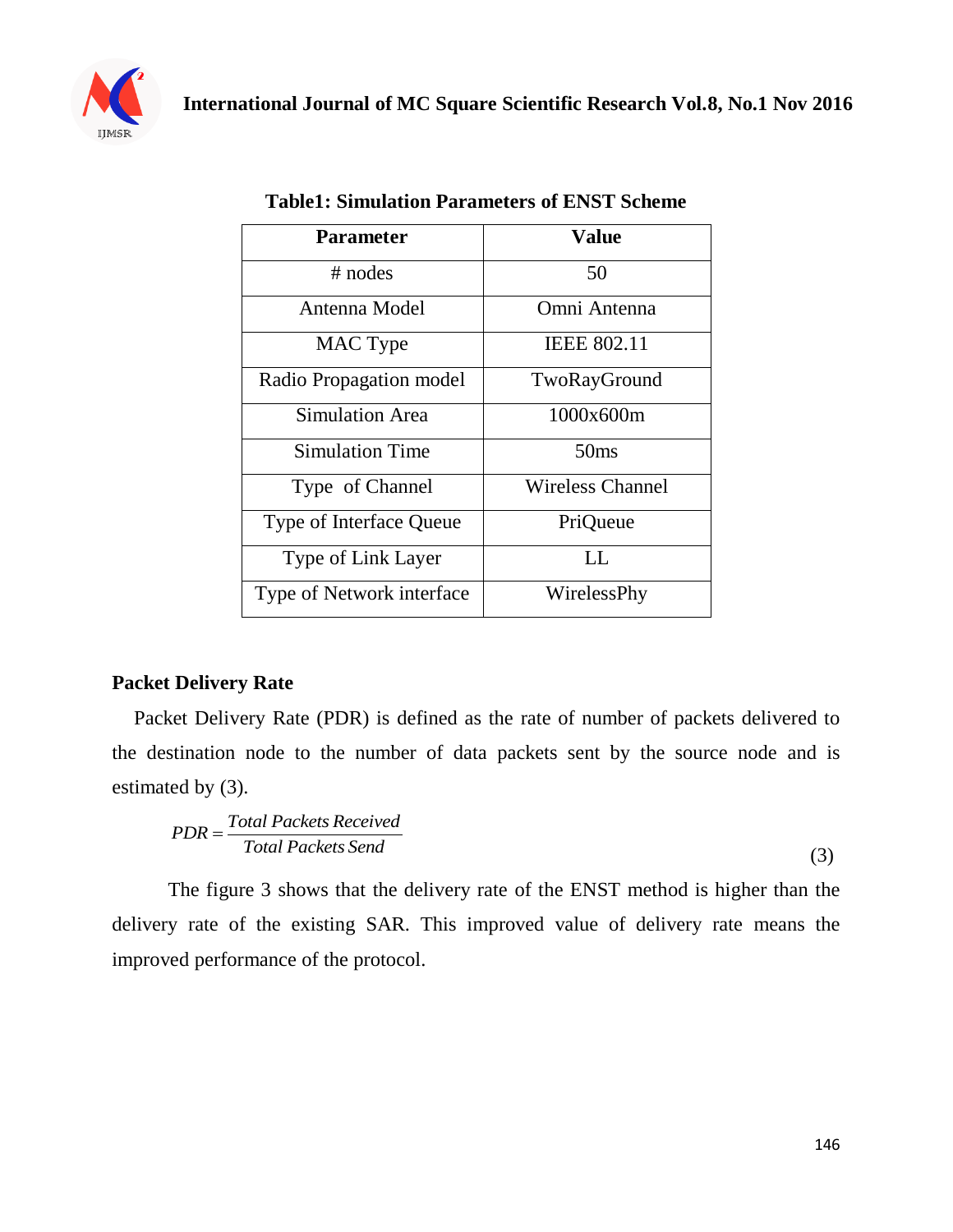



**Figure 2: Packet Delivery Rate of SAR and ENST**

# **Average Delay**

The average delay is defined as the difference in time between the current packets sent and received and is shown by (4).



Figure 3: Average Delay of SAR and ENST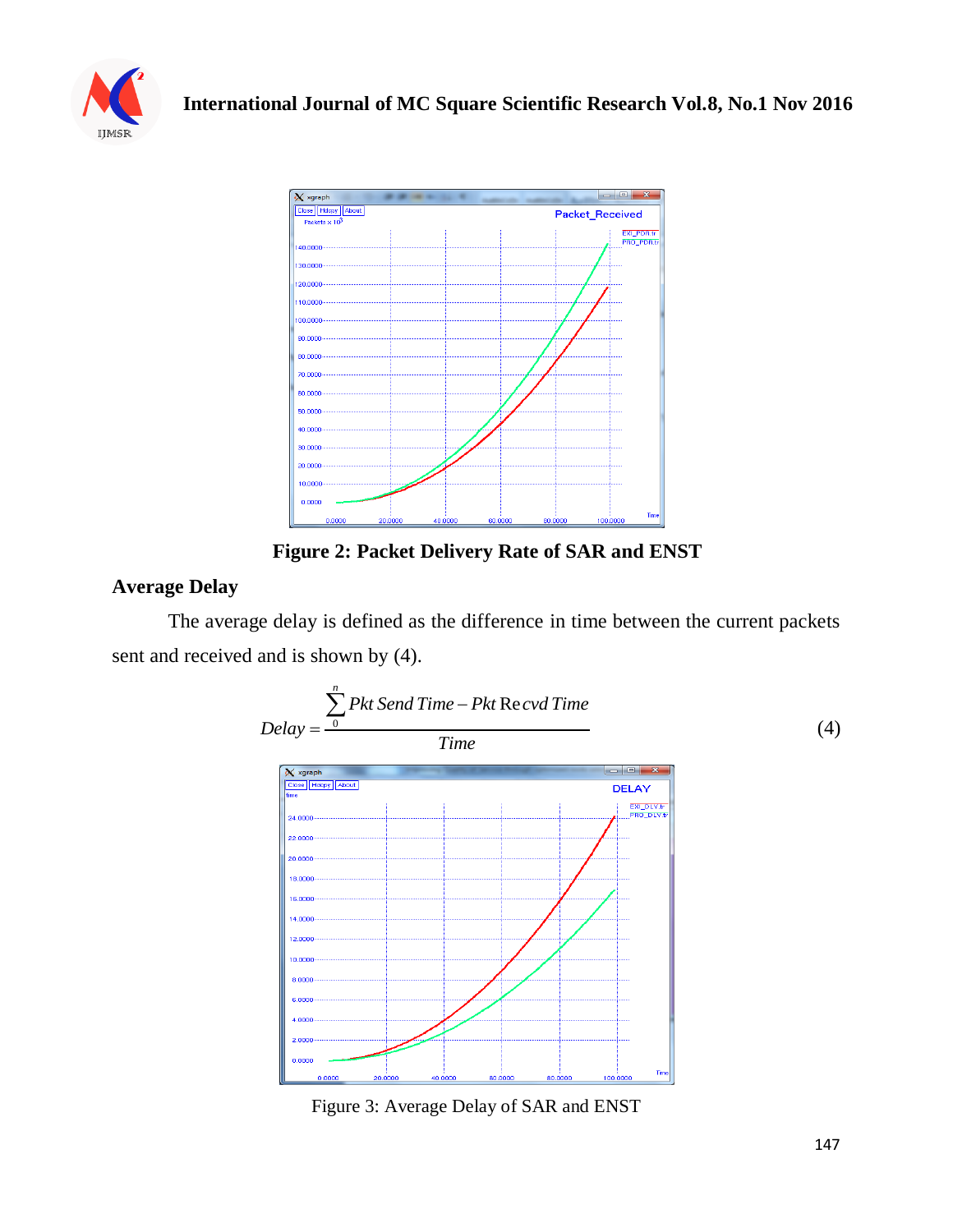

**International Journal of MC Square Scientific Research Vol.8, No.1 Nov 2016**

Figure 3 shows that the average delay value is comparatively low for ENST than the existing SAR.

# **Throughput**

Throughput is the average of successful messages delivered to the destination from the source node and is estimated using (5).



**Figure 4: Throughput of SAR and ENST**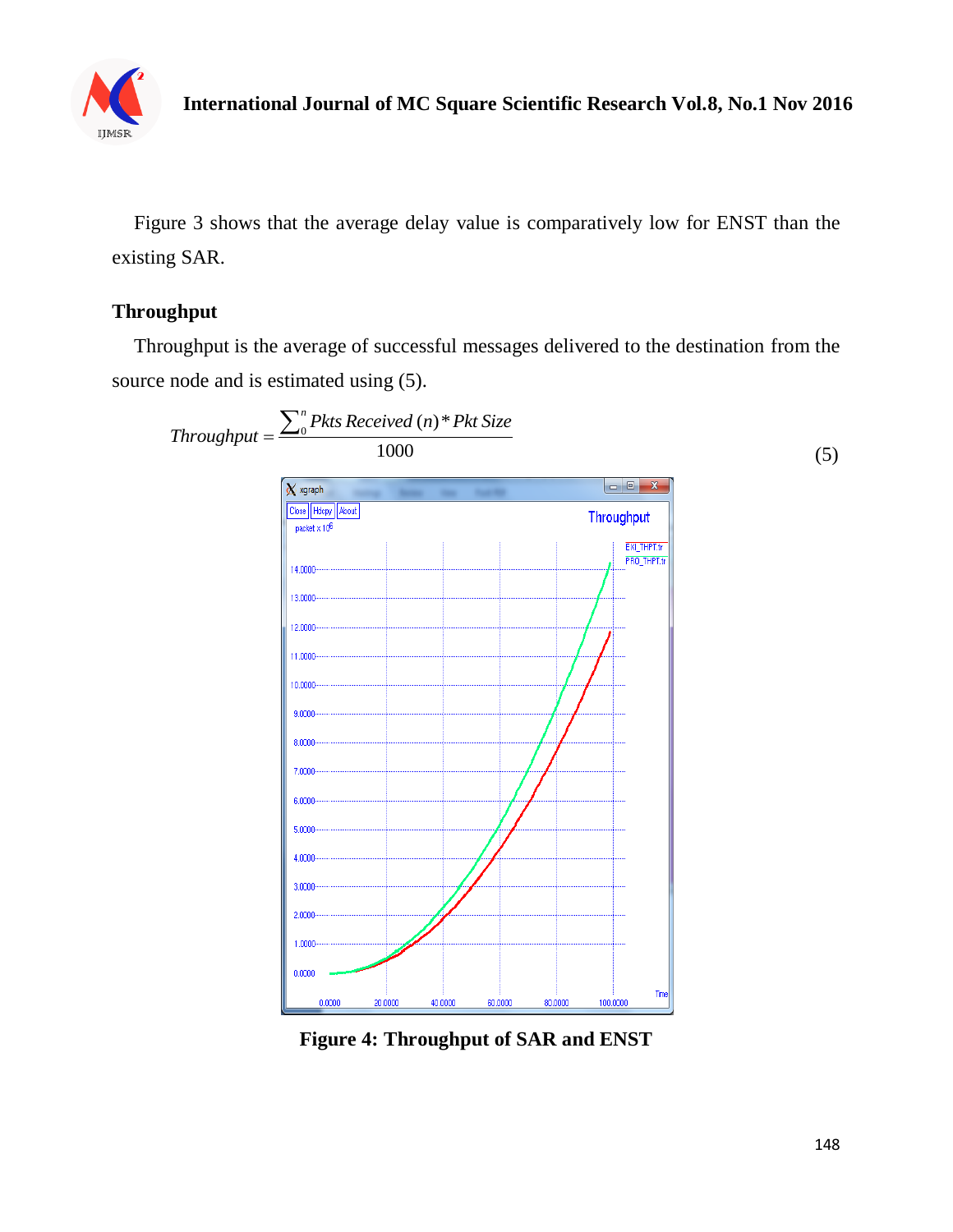

Throughput is measured in bps. Figure 4 show the ENST has improved throughput when compared to the existing SAR.

## **Residual Energy**

The amount of energy remaining in a sensor node after completion of current work is called as residual energy.

Figure 5 shows that the residual energy of the network is better for the ENST compared to SAR. As long as there is higher amount of residual or remaining energy, the network will be efficient and will have a longer lifetime.



**Figure 5: Residual Energy of SAR and ENST**

## **5. Conclusion**

The Enhanced Node Selection Technique (ENST) approach for vigorous multipath QoS routing for WSNs is proposed in this paper. This approach is based on determining the enhanced node that helps route discovery for improving the QoS parameters in the communication network. The selection of enhanced nodes makes the chain for route